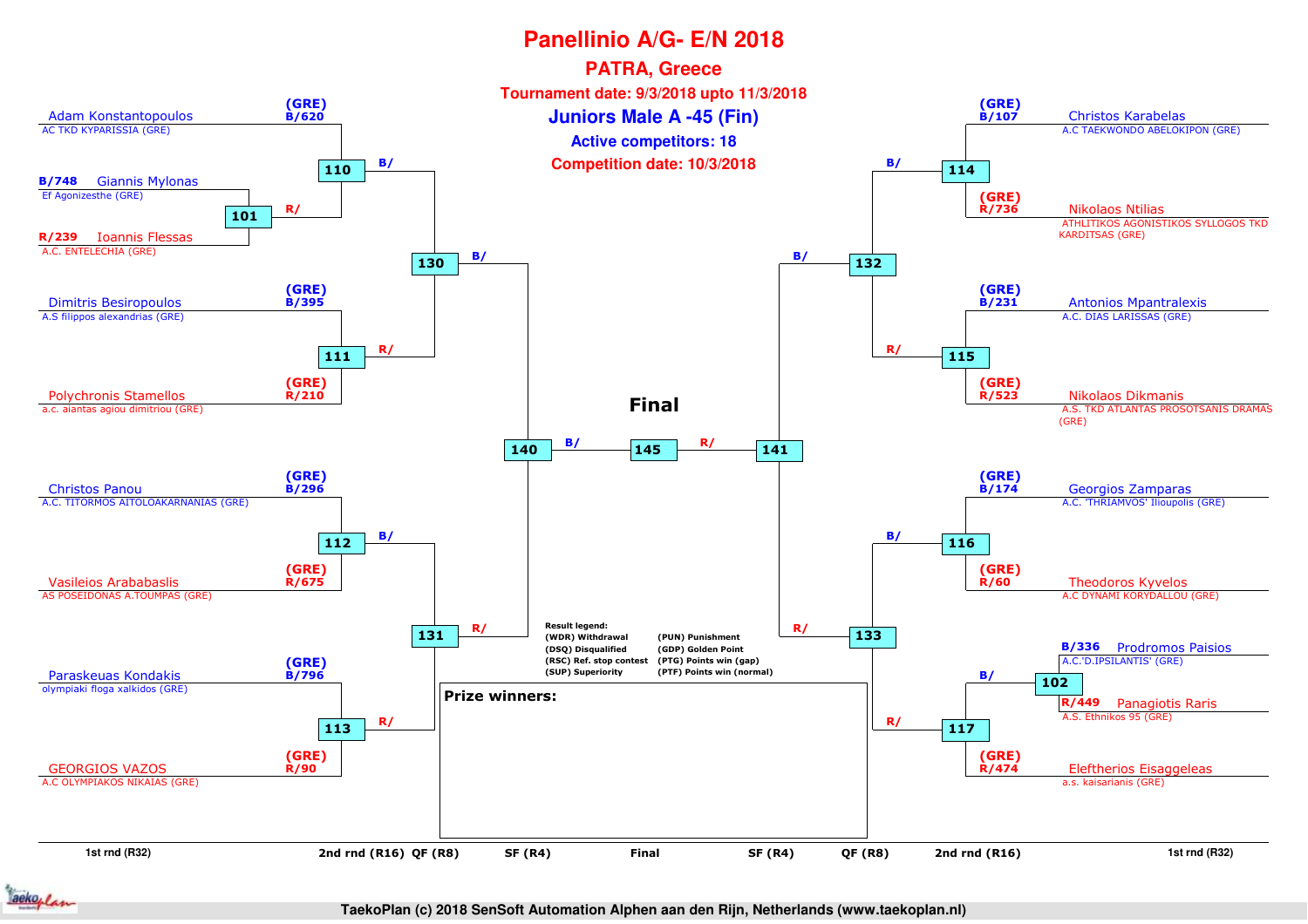

**TaekoPlan (c) 2018 SenSoft Automation Alphen aan den Rijn, Netherlands (www.taekoplan.nl)**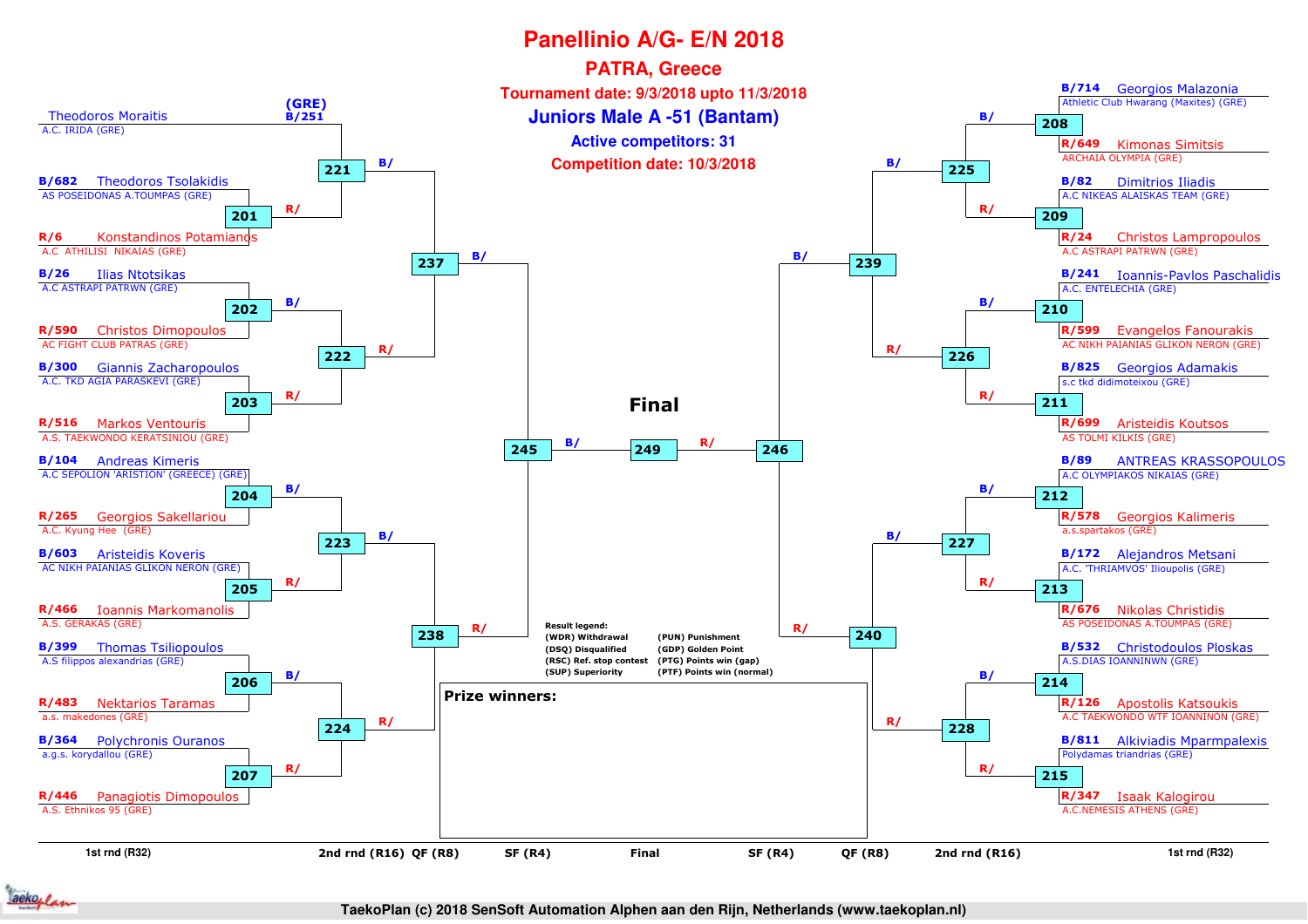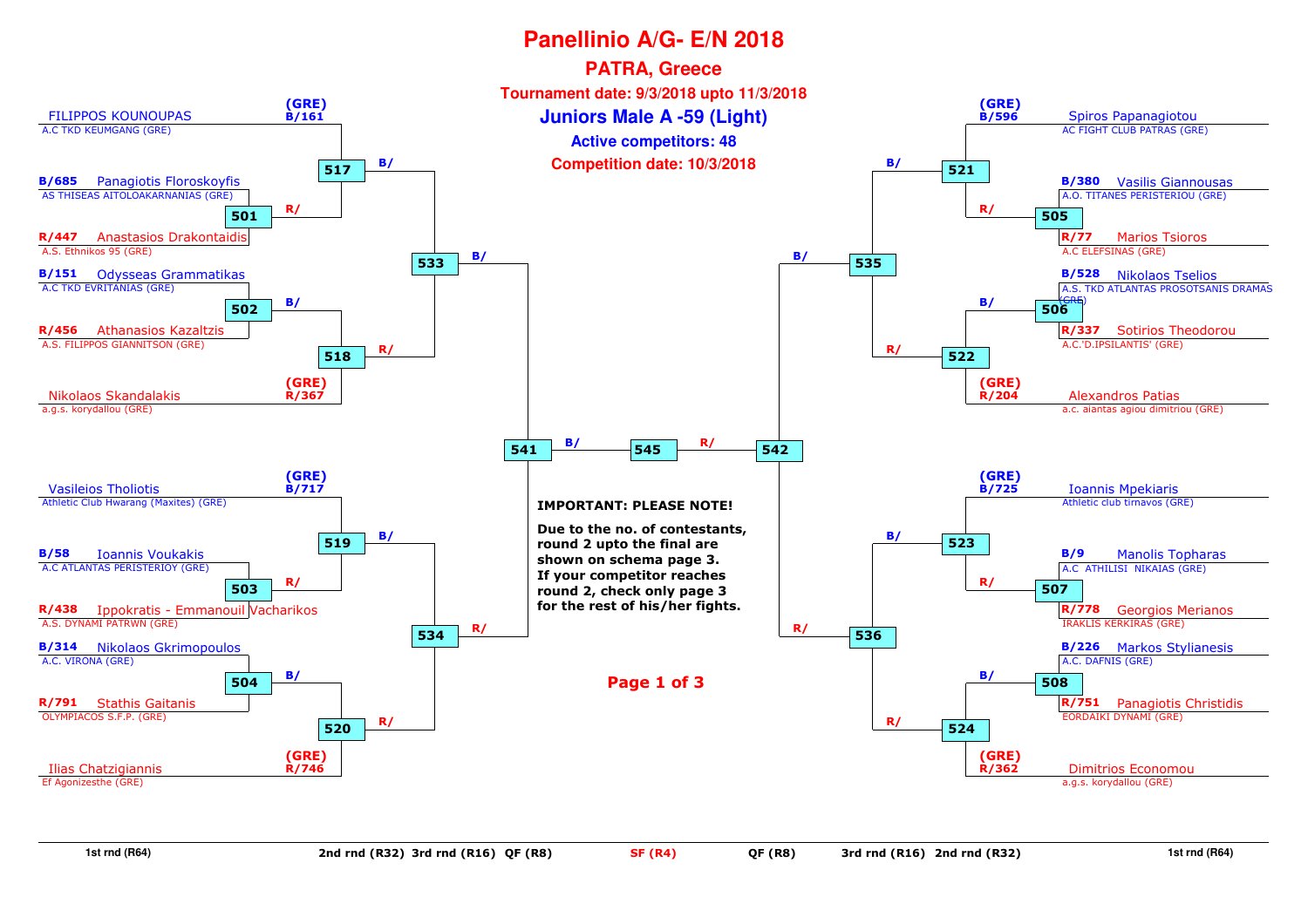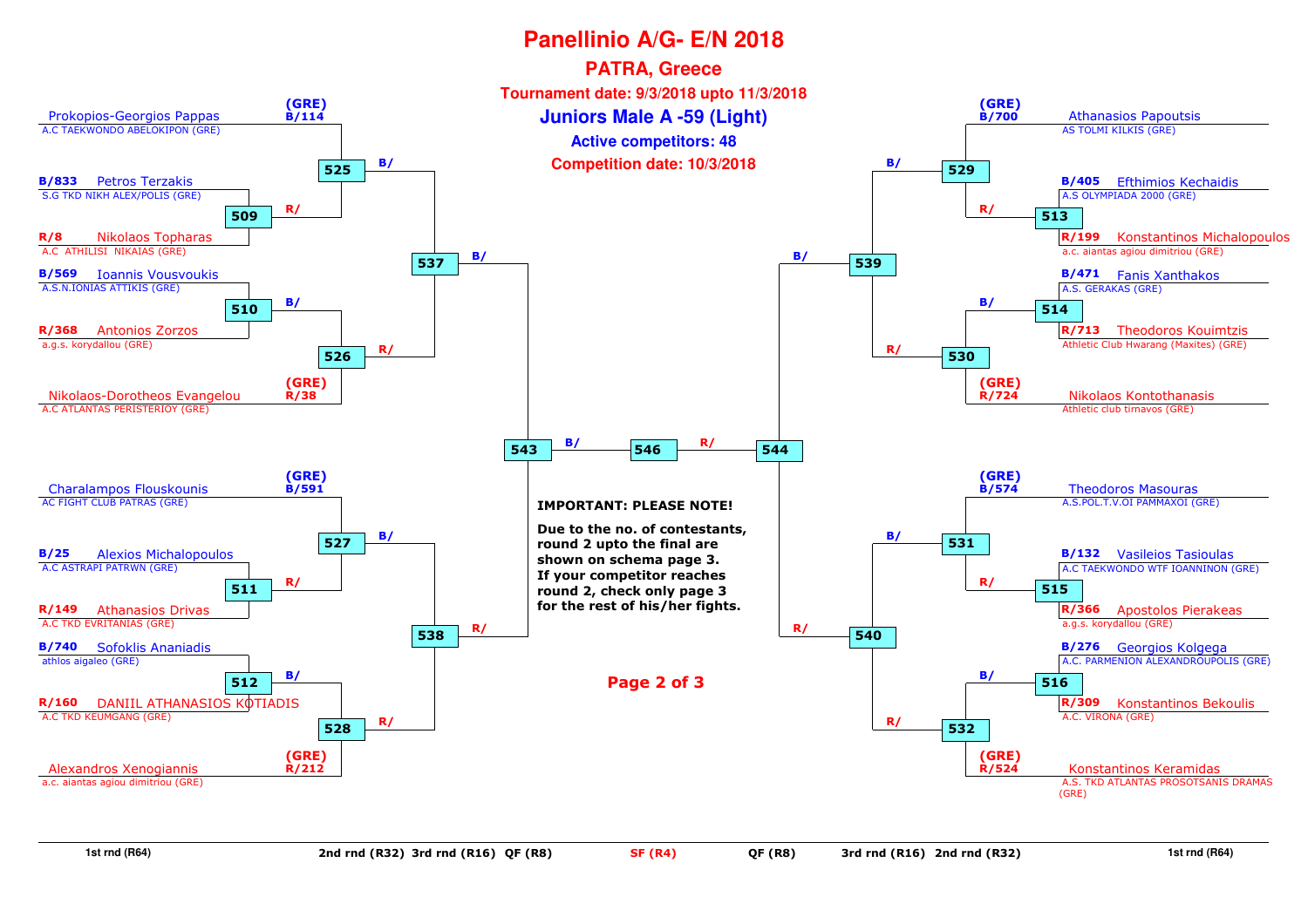



**TaekoPlan (c) 2018 SenSoft Automation Alphen aan den Rijn, Netherlands (www.taekoplan.nl)**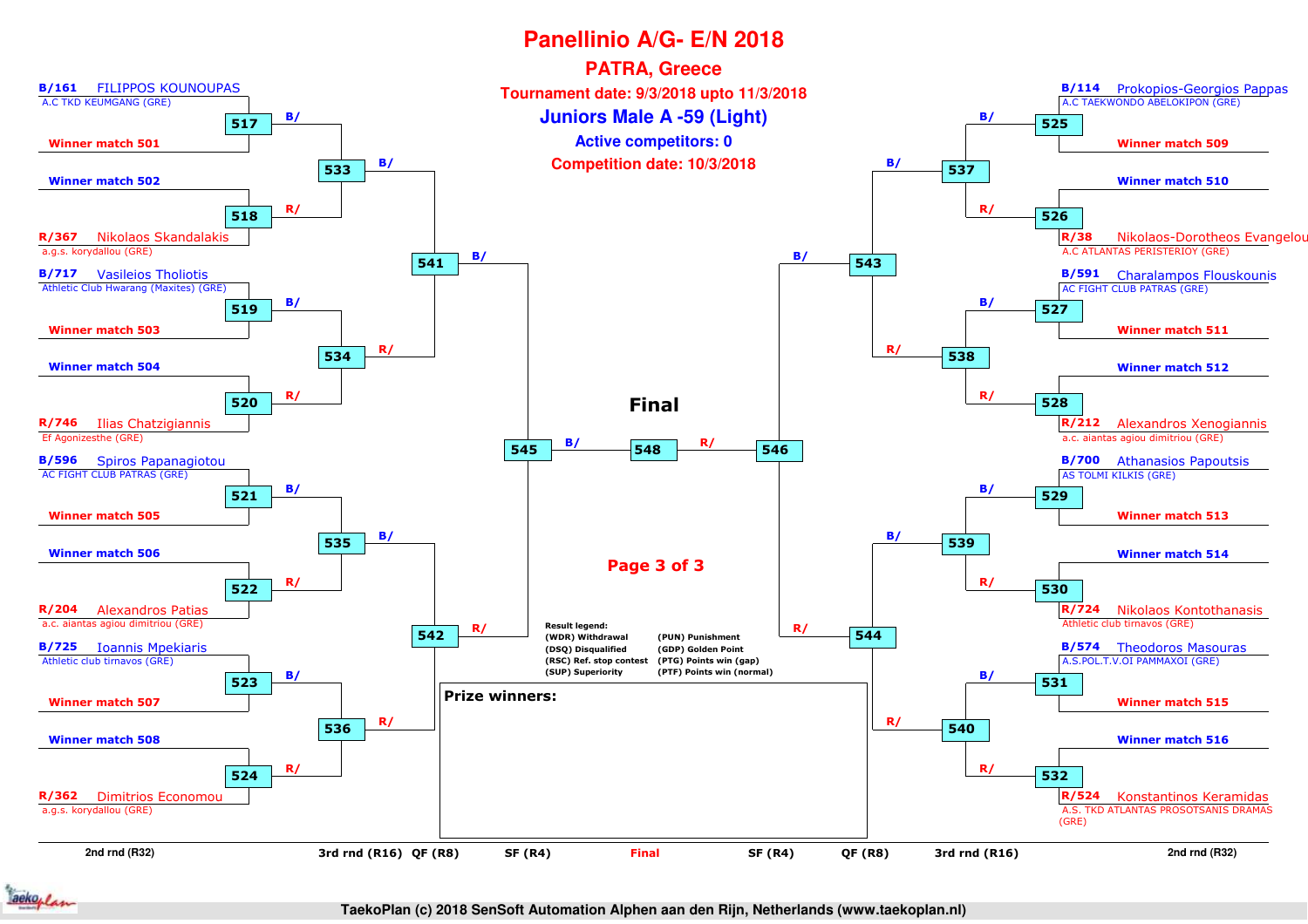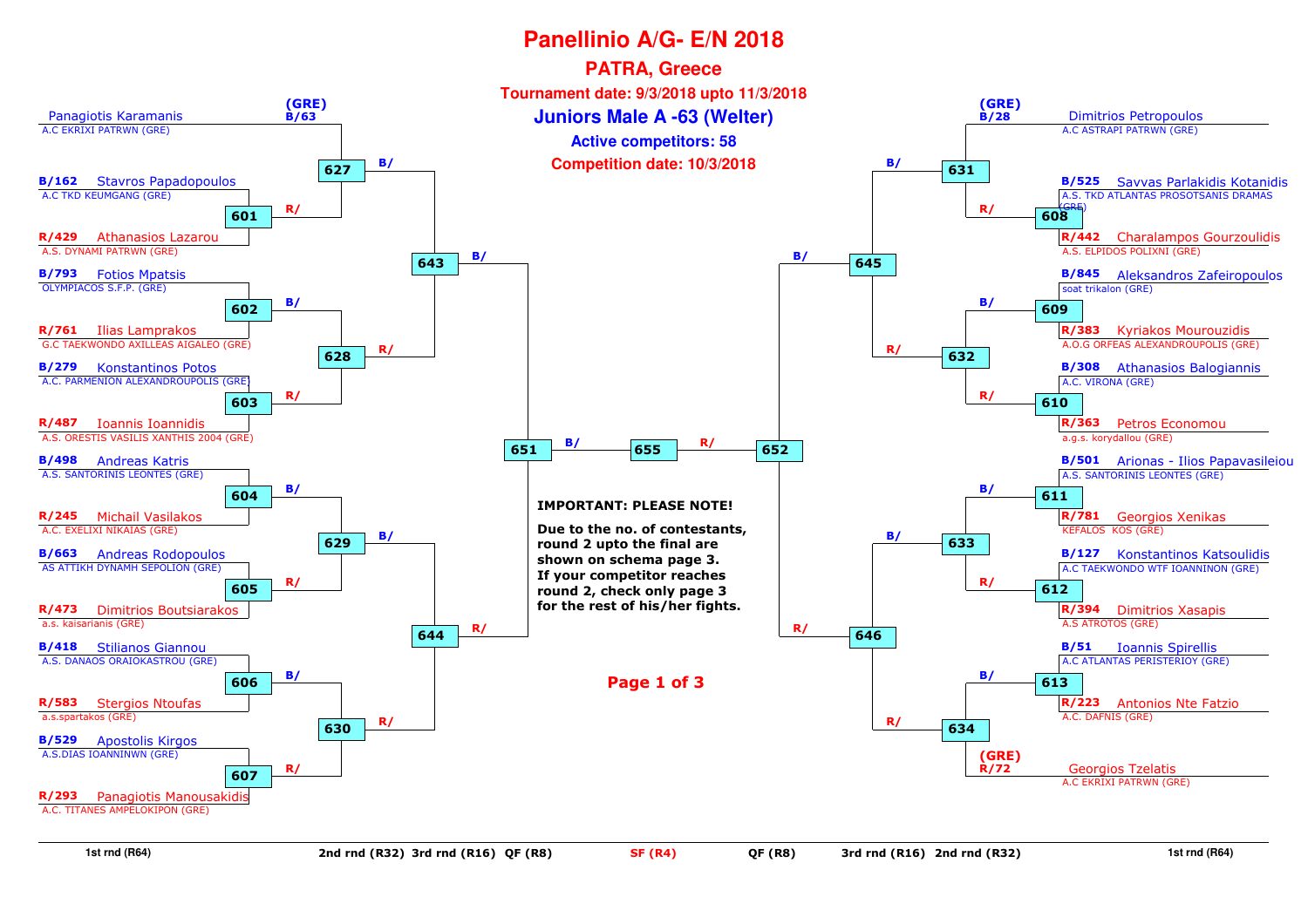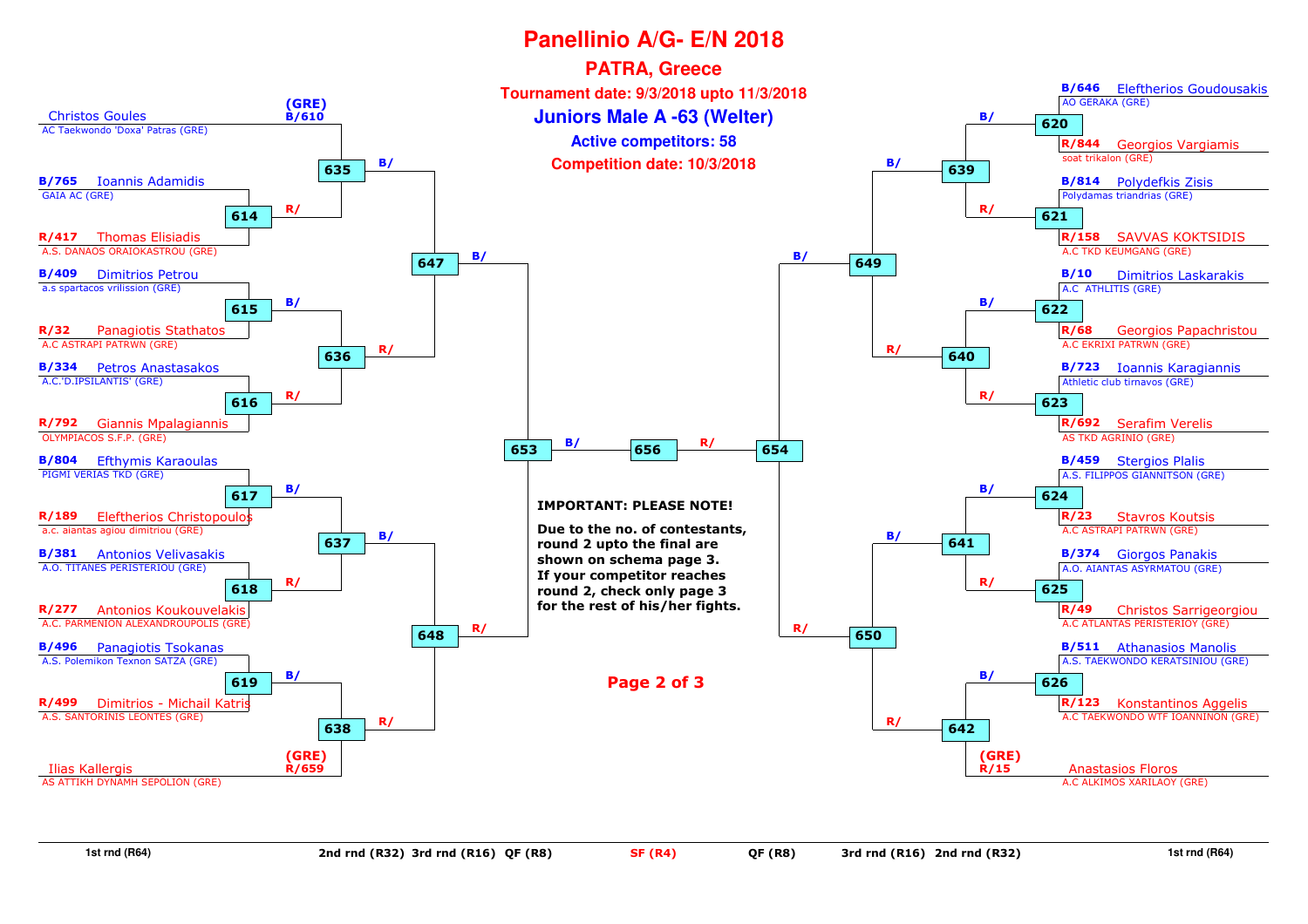

**TaekoPlan (c) 2018 SenSoft Automation Alphen aan den Rijn, Netherlands (www.taekoplan.nl)**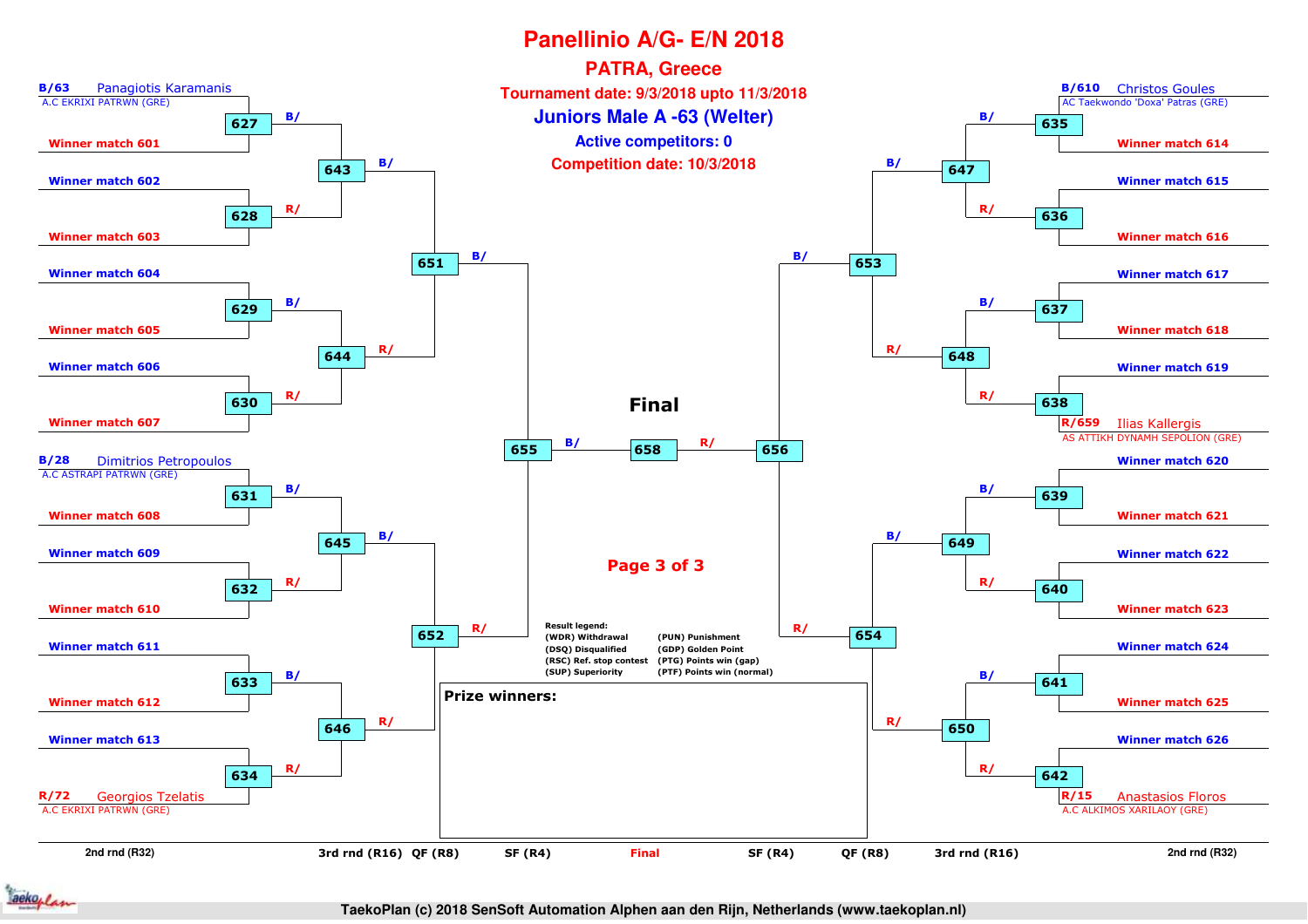

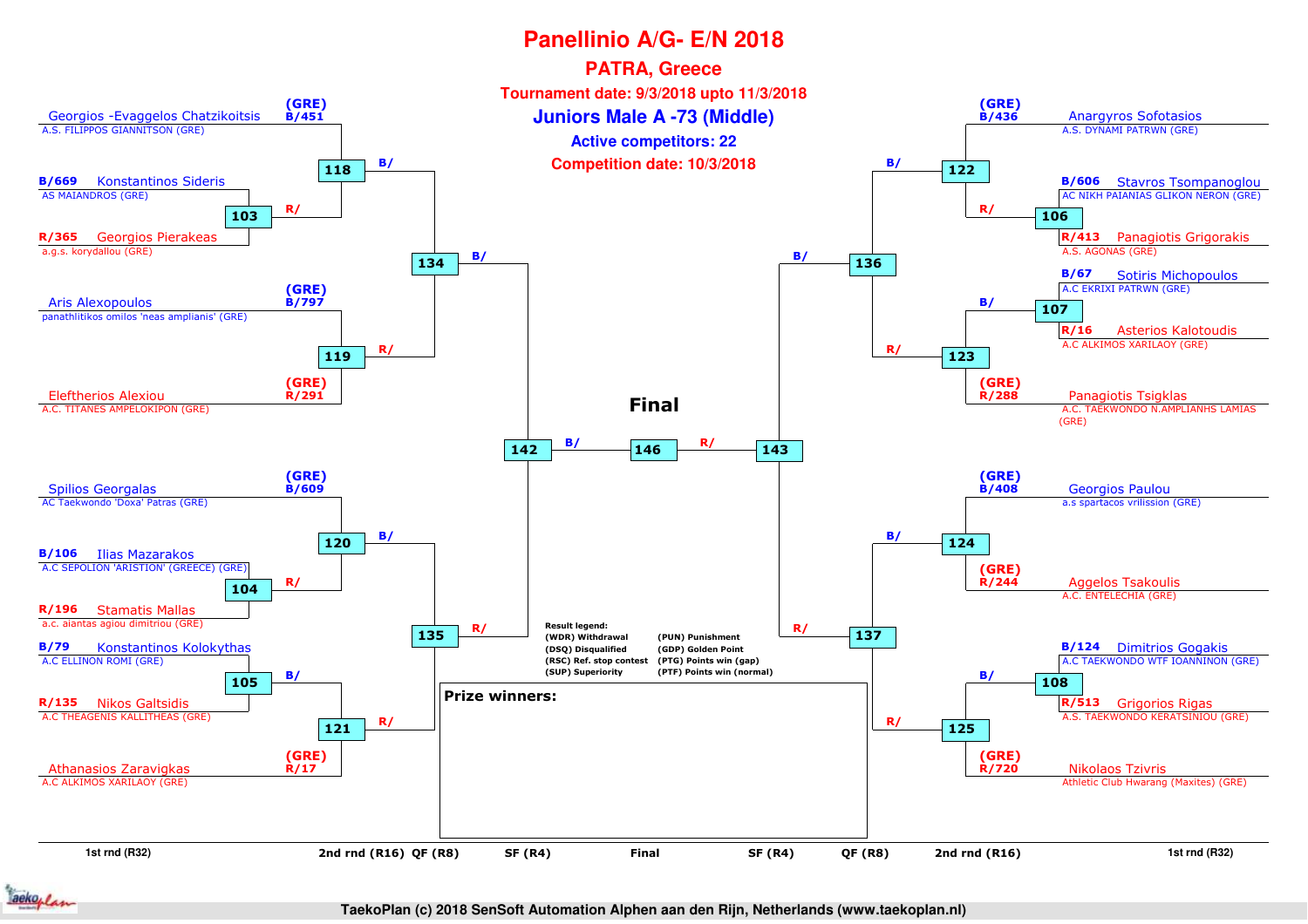**PATRA, Greece**

**Tournament date: 9/3/2018 upto 11/3/2018**

**Juniors Male A +78 (Heavy)**

**Active competitors: 10**

**Competition date: 10/3/2018**



ackoplan

**TaekoPlan (c) 2018 SenSoft Automation Alphen aan den Rijn, Netherlands (www.taekoplan.nl)**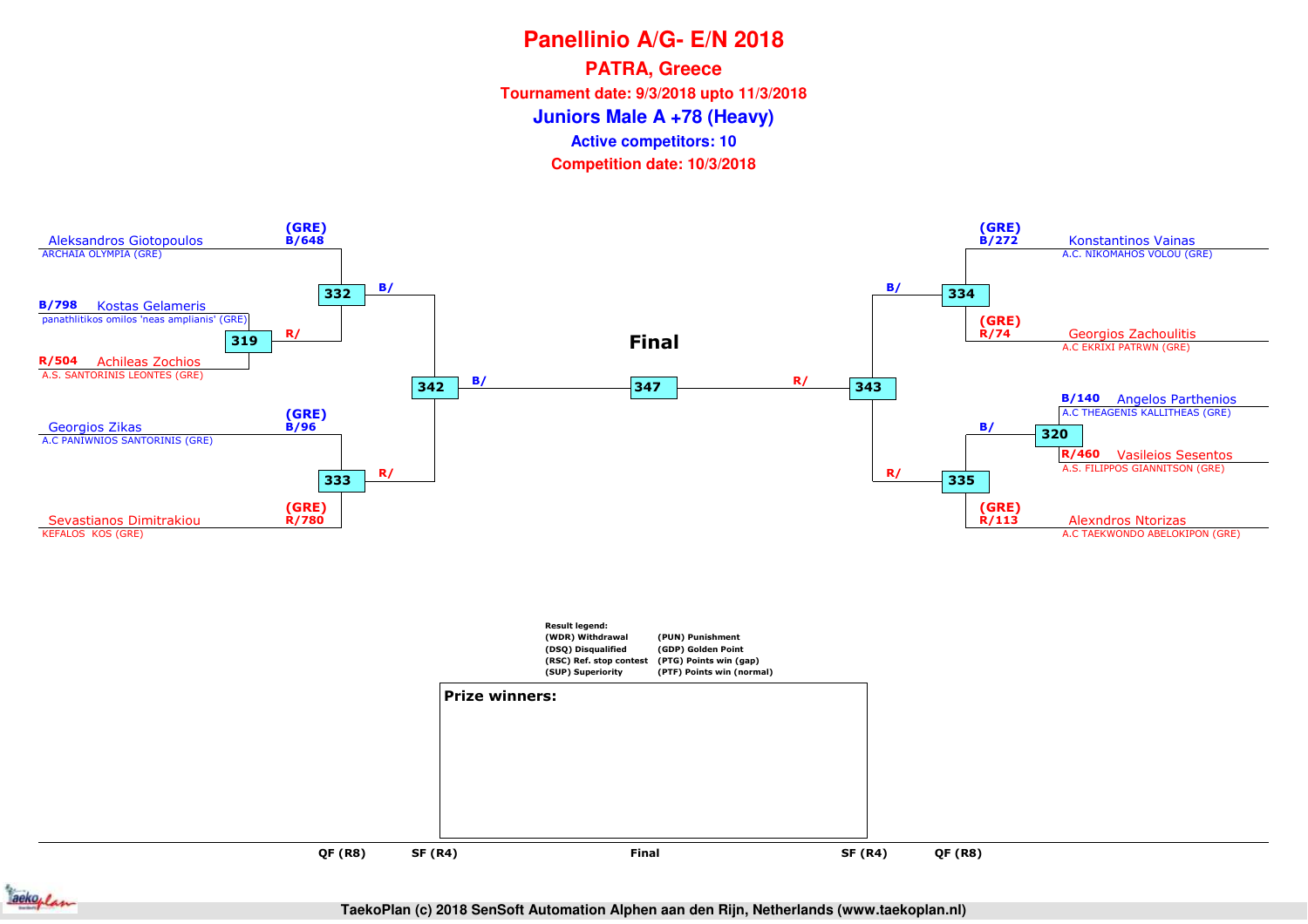**Panellinio A/G- E/N 2018Juniors Female A -42 (Fin)PATRA, Greece Tournament date: 9/3/2018 upto 11/3/2018Competition date: 10/3/2018 Active competitors: 7**



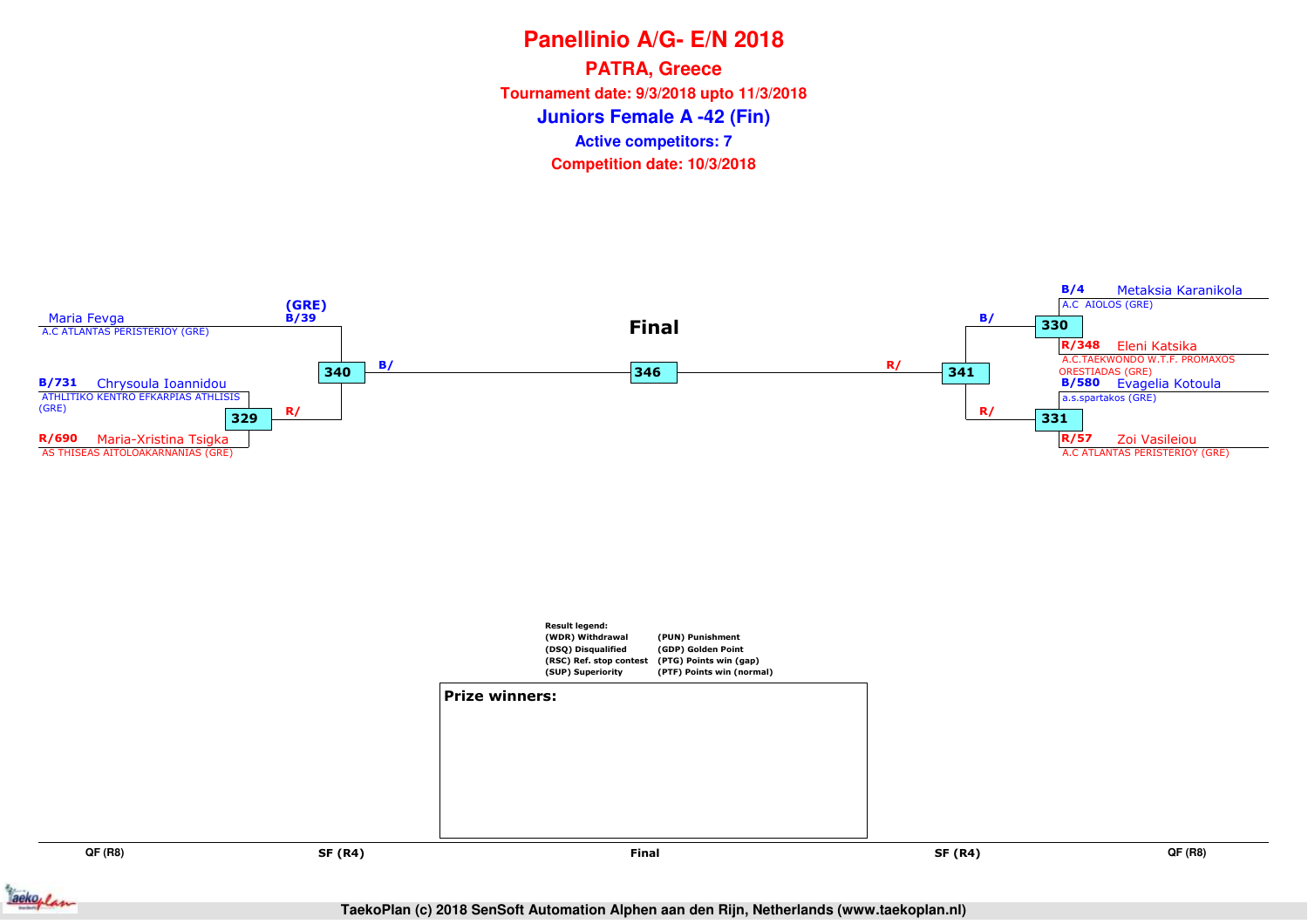# **Panellinio A/G- E/N 2018Juniors Female A -44 (Fly)PATRA, Greece Tournament date: 9/3/2018 upto 11/3/2018Competition date: 10/3/2018 Active competitors: 9**





**TaekoPlan (c) 2018 SenSoft Automation Alphen aan den Rijn, Netherlands (www.taekoplan.nl)**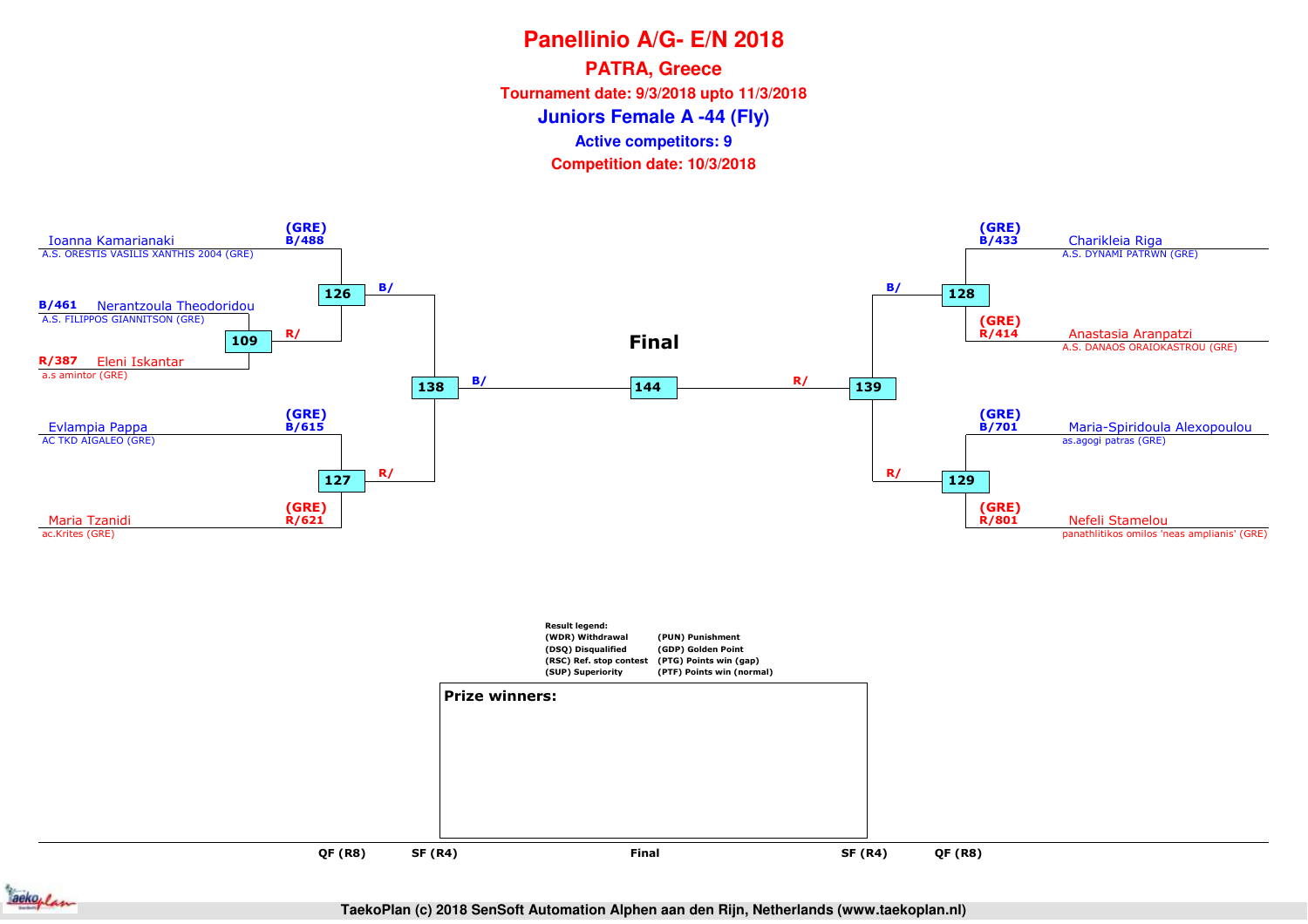

**TaekoPlan (c) 2018 SenSoft Automation Alphen aan den Rijn, Netherlands (www.taekoplan.nl)**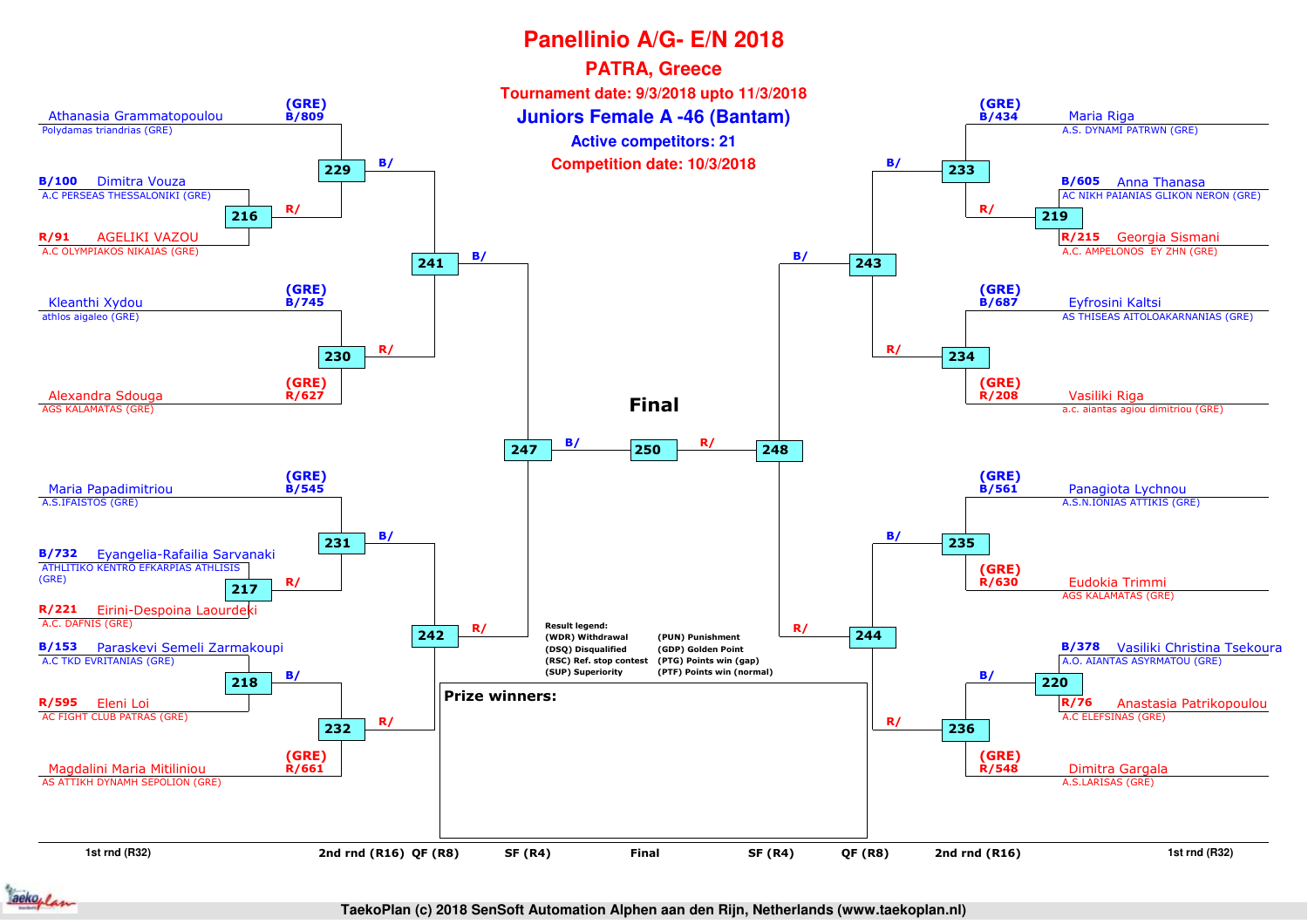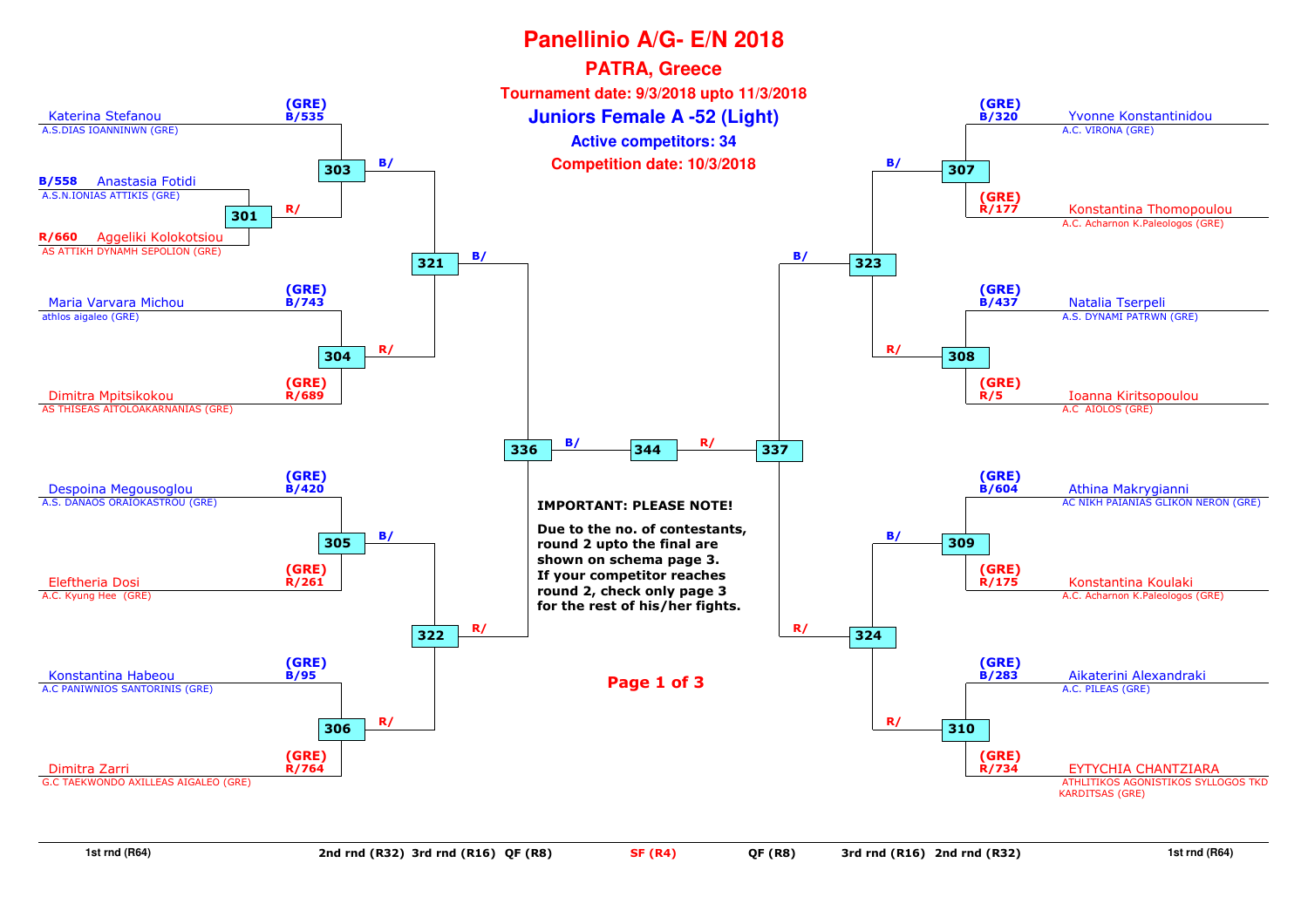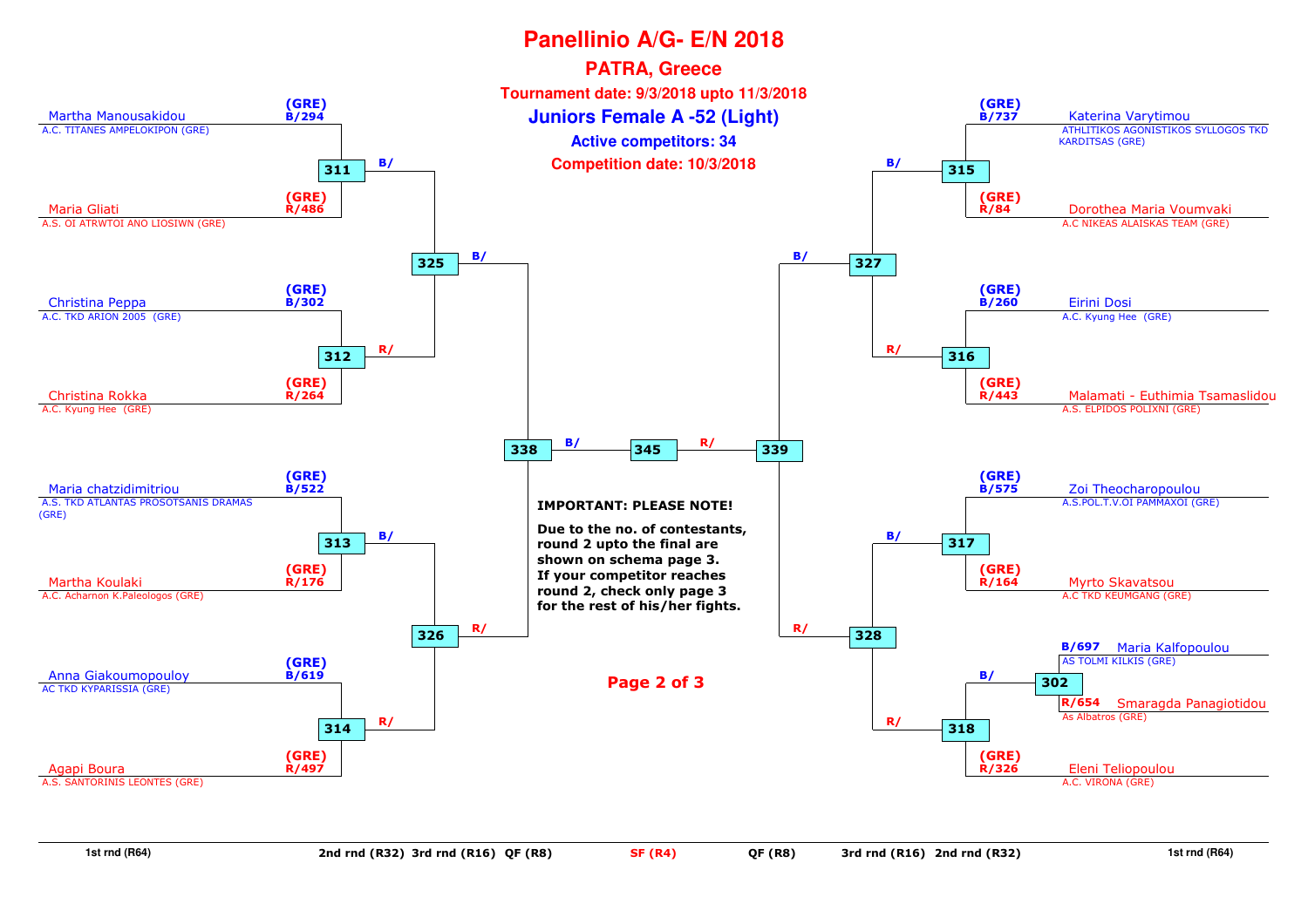

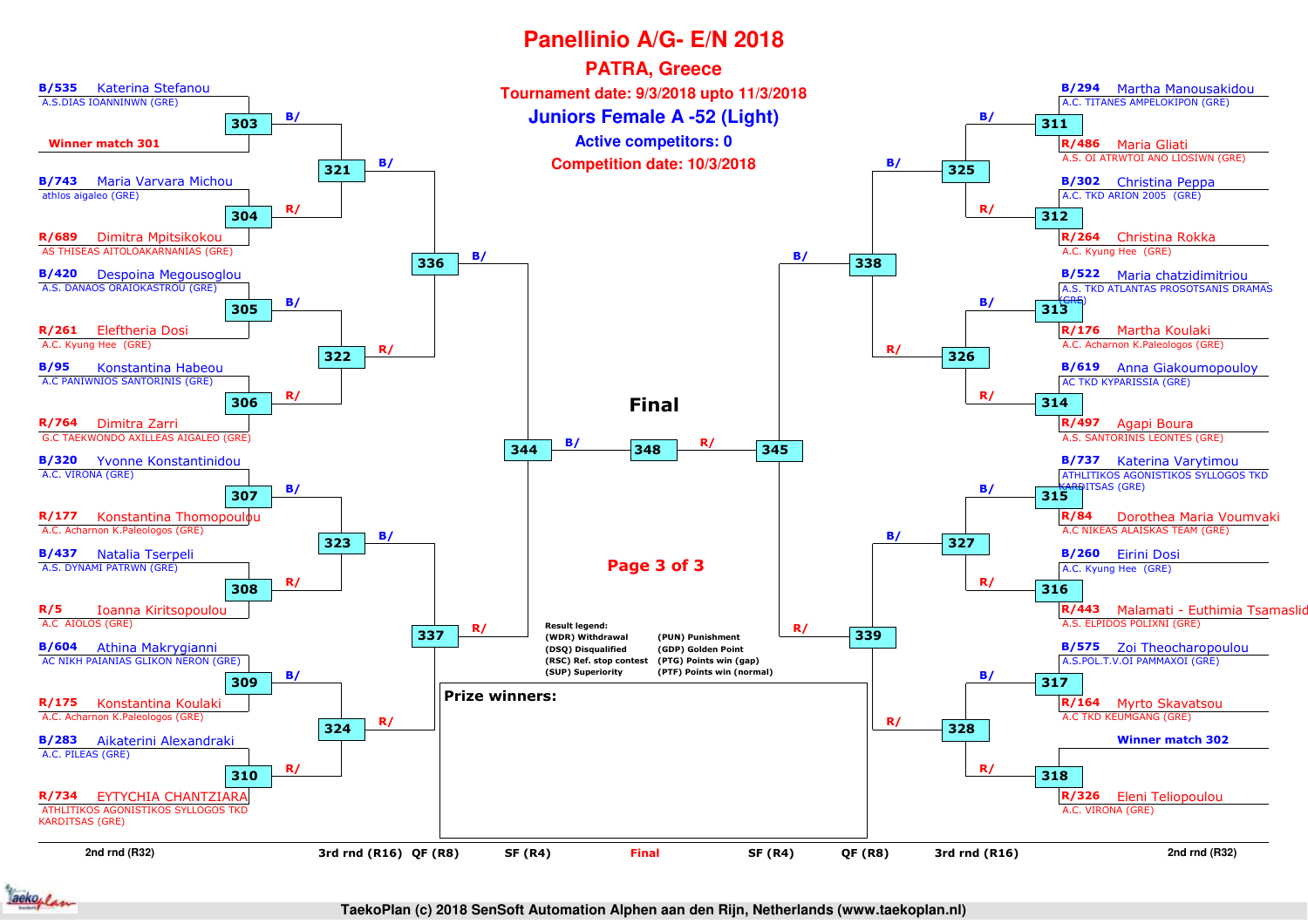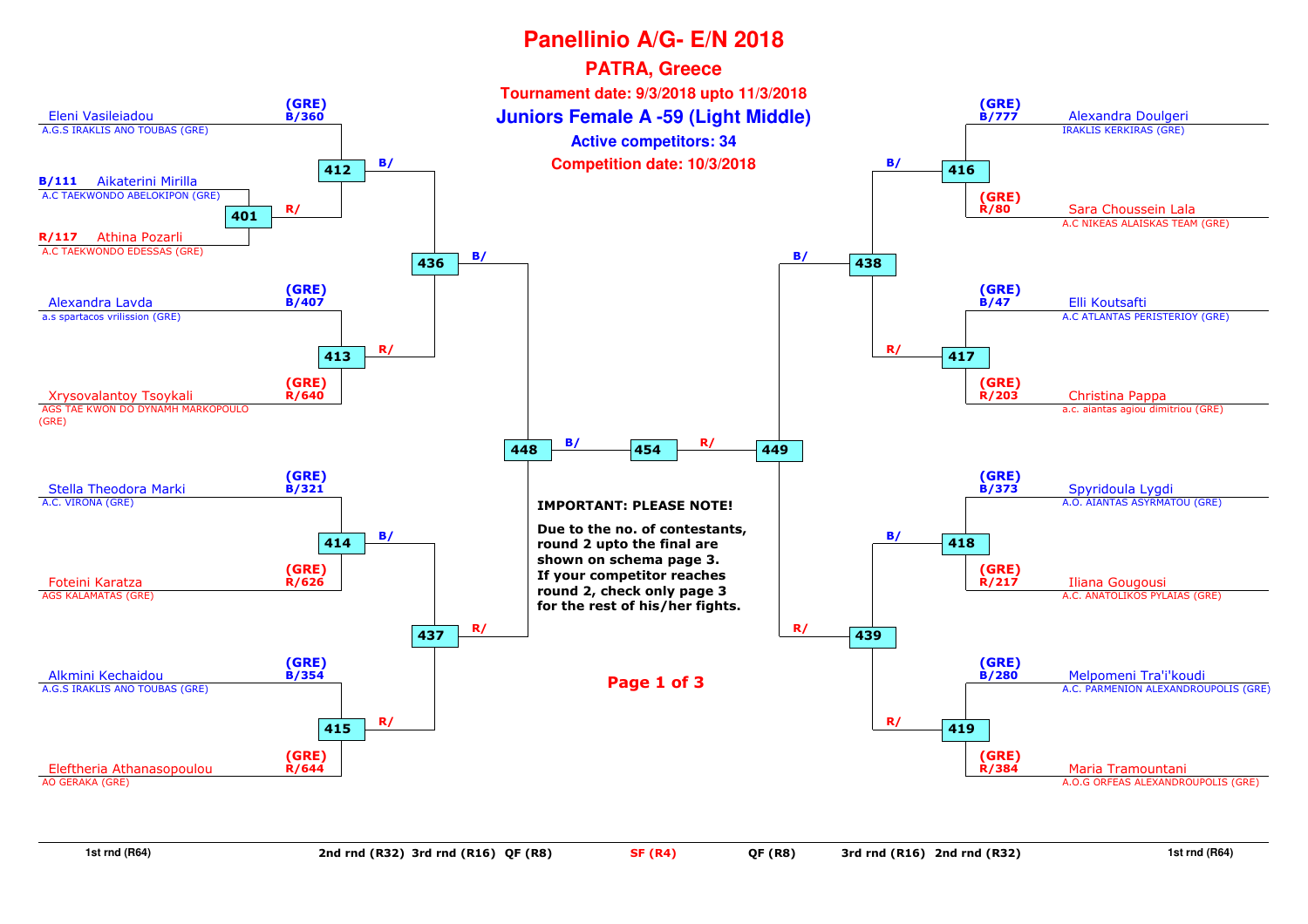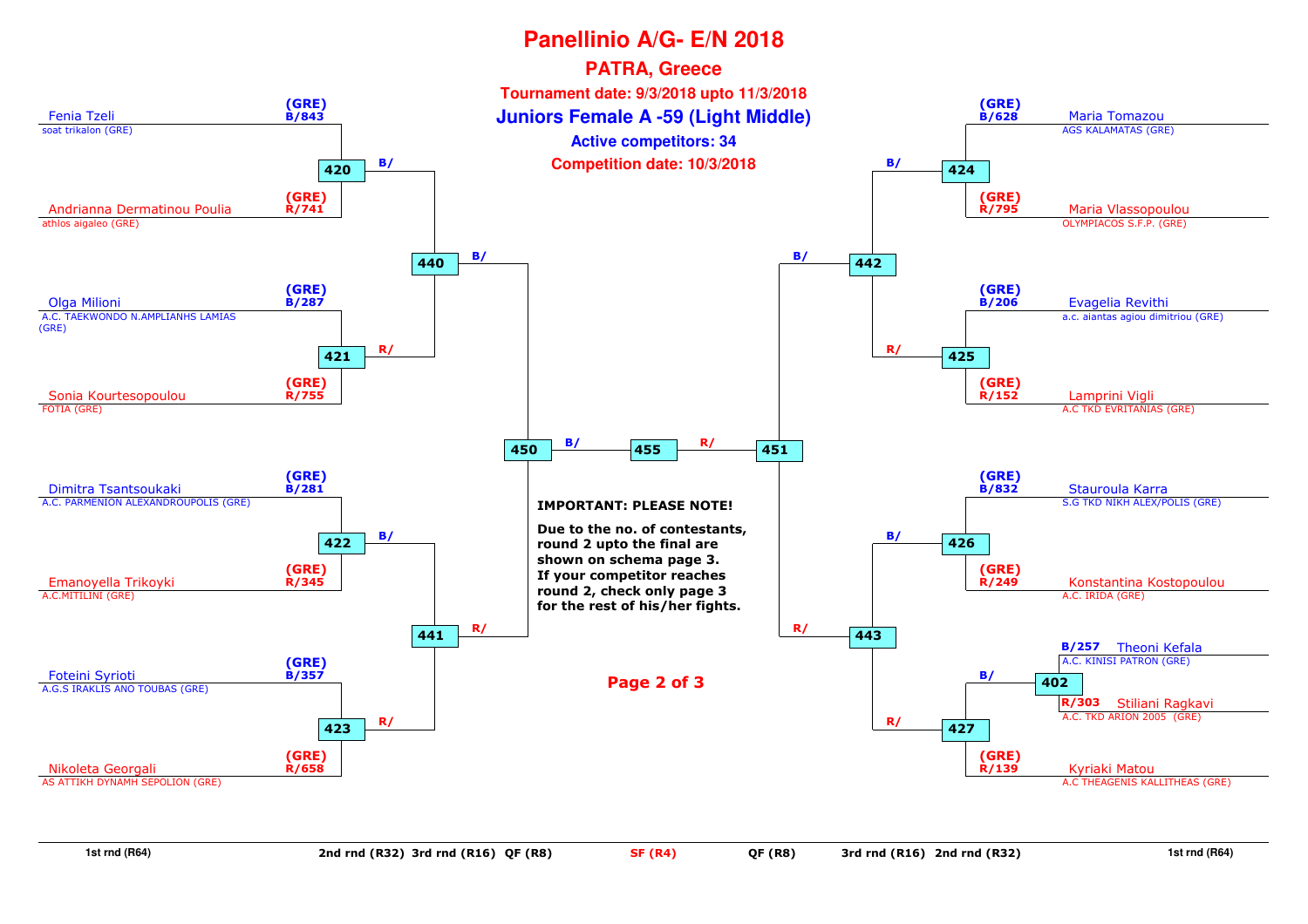